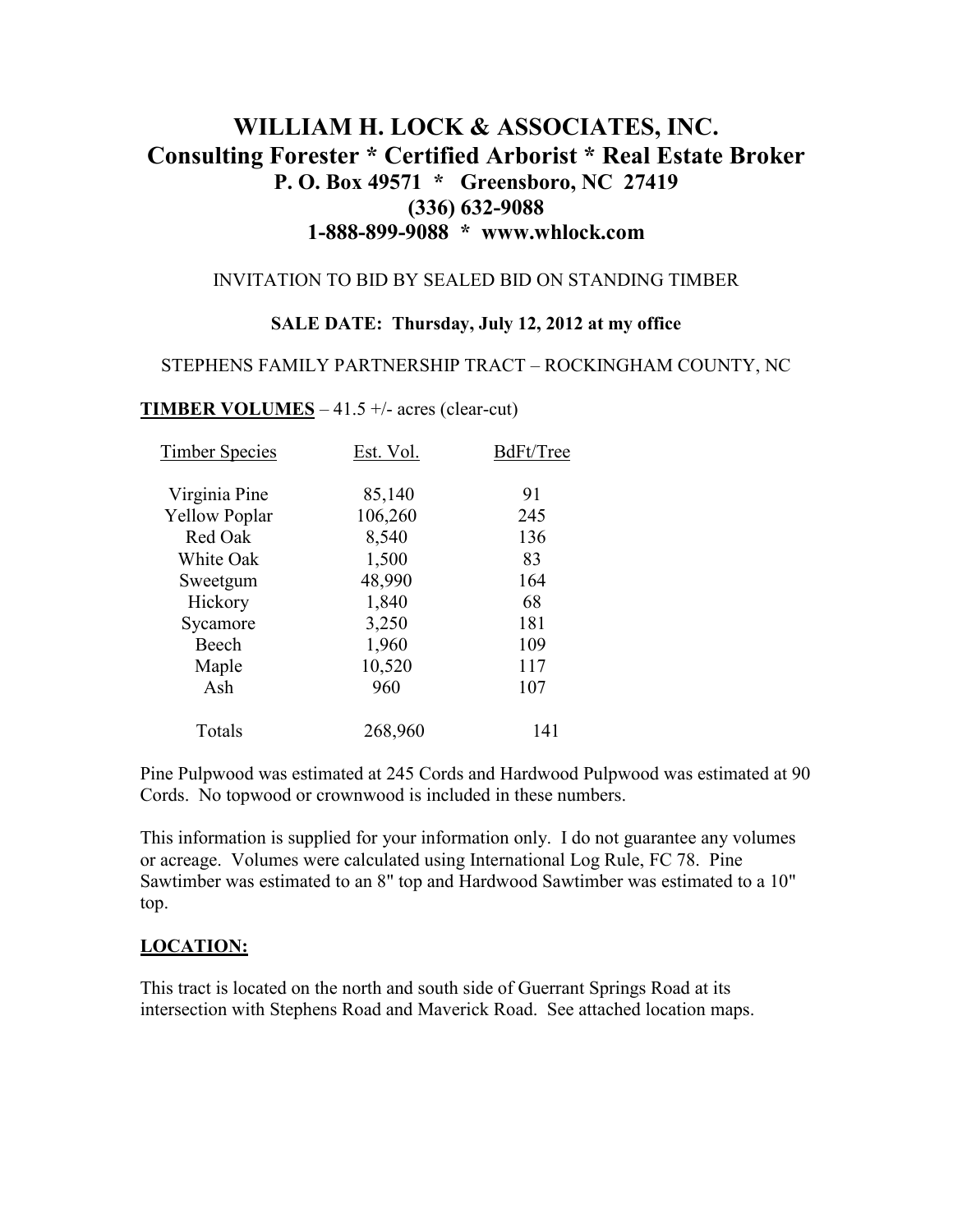Page Two Stephens Family Partnership - Timber Sale Sale Date: Thursday – July 12, 2012

### **BIDS:**

The Stephens Tract is being sold on a lump sum sealed bid basis. Bids will be accepted by **regular mail** if received by 5:00 pm on Wednesday, July 11, 2012 **OR** bids will be accepted by **email (whlock@whlock.com), telephone (336-632-9088), fax (336-632- 9088), or in-person** at my office until 11:00 am on Thursday, July 12, 2012. At 11:00 am on Thursday, July 12, 2012 all bids received will be recorded. The successful bidder will be notified within 24 hours of the bid openings. A 10% deposit may be requested to be delivered to William H. Lock & Associates, Inc. within 72 hours of the bid opening. The balance of the sales price is to be delivered at the sale closing which should occur on or before August 9, 2012. The seller reserves the right to refuse or accept any and all bids. Seller will consider all bids. The seller will be responsible for the timber deed preparation, revenue stamps if recorded, and the forestry consultant fees. The buyer will be responsible for all other closing costs. A \$1,000 performance deposit will be payable at closing and held in a non-interest bearing trust account until satisfactory completion of logging. The performance deposit does not limit the buyer's liability.

### **PLACE OF SALE:**

The timber sale will be held at the office of William H. Lock & Associates, Inc. in Greensboro, NC. The office address is 375 S. Swing Road, Greensboro, NC 27409. Telephone and Fax: 336-632-9088; Email: whlock@whlock.com

## **CONDITIONS OF SALE**:

1. The Buyer shall have 24 months from the date of the timber deed to cut and remove all merchantable timber within the "Sale Areas". "Creek Buffers" have been marked with Blue Paint. No blue painted trees marking the buffer boundaries may be cut. All pine of any size and hardwoods >16" DBH may be harvested from within these buffer areas provided all Best Management Practices, Forest Practice Guidelines, and any applicable river basin or watershed regulations are followed. NOTE: There is a small cemetery located adjacent to two "out" areas on the eastern side of the parcel that needs to be protected.

2. The Buyer shall access the tract from Guerrant Springs Road or Stephens Road along the existing farm paths leading into the open areas. All access routes will need to be installed and/or maintained according to all North Carolina Best Management Practices, Forest Practice Guidelines, and any applicable river basin or watershed rules. All roadways must remain open and passable by ordinary traffic at all times. The roadways must be left in similar condition at the completion of the harvesting operation as they were at the beginning of the harvesting operation. Call W.H. Lock if there are questions concerning access routes.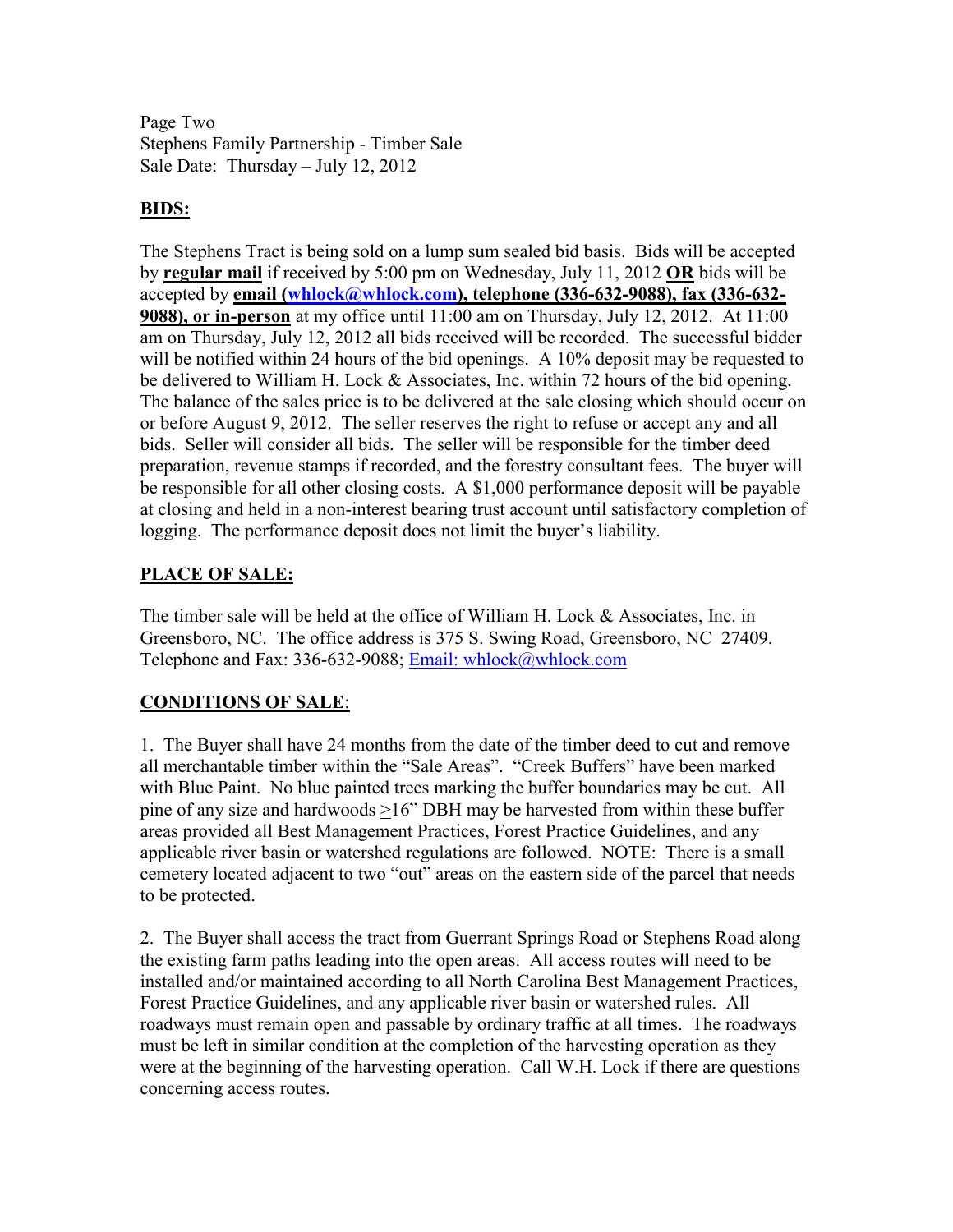Page Three Stephens Family Partnership - Timber Sale Sale Date: Thursday – July 12, 2012

3. The Buyer is responsible for maintaining a clean site. No equipment parts, trash, tires or other debris shall be left on the property. It shall be the Buyer's responsibility to clean up any hazardous material or chemical waste spills including but not limited to Diesel Fuel, Hydraulic Fluid, Machine Oil, and/or Gasoline upon the subject property. Responsibility will include any required remediation including but not limited to the removal of contaminated soils.

4. Harvesting operations must not interfere with any farming operations and farming operations must not interfere with any harvesting operations. Decking, loading or hauling will not be permitted in any existing open fields or pastures immediately adjacent to the timber unless approved by William H. Lock & Associates, Inc. If approved, open areas must be free of logging debris, smoothed when completed, and re-seeded if necessary. All loading decks and truck parking areas must be reseeded when the harvesting operation is completed.

5. The Buyer is responsible for following all Federal, State, and local regulations regarding timber harvesting activities. If required, Buyer is responsible for obtaining any necessary permits or licenses required for timber harvesting. All logging operations must conform to North Carolina Best Management Practices, Forest Practices Guidelines, and any applicable river basin or watershed rules. In the event that a non-compliance situation is identified on the tract as a result of the harvesting operation, William H. Lock & Associates, Inc. will have the express right to suspend the harvesting operation until the situation is brought into compliance. No trees or other logging debris shall be left in or across the property boundary, sale cutting lines or access roads and paths.

6. All necessary property lines and corners have been marked with pink flagging. No flagged or painted trees denoting the property and/or sale boundary shall be cut and no trees outside the boundary lines shall be cut. If trees marking the property lines or sale boundary are cut, North Carolina timber trespass laws may apply. No trees shall be cut to fall on a neighboring landowner's property or where potential damage may occur. If existing property corners are damaged or removed as a result of the harvesting operation, Buyer agrees to replace the markers at the correct surveyed location at their own expense.

7. Buyer agrees to notify William H. Lock & Associates, Inc., P. O. Box 49571, Greensboro, NC 27419 at least 3 days in advance of the beginning of the harvesting operation and at least 3 days in advance of the completion of the harvesting operation. The buyer and/or logger must complete a pre-harvest inspection with WHL & Associates prior to beginning any logging activity.